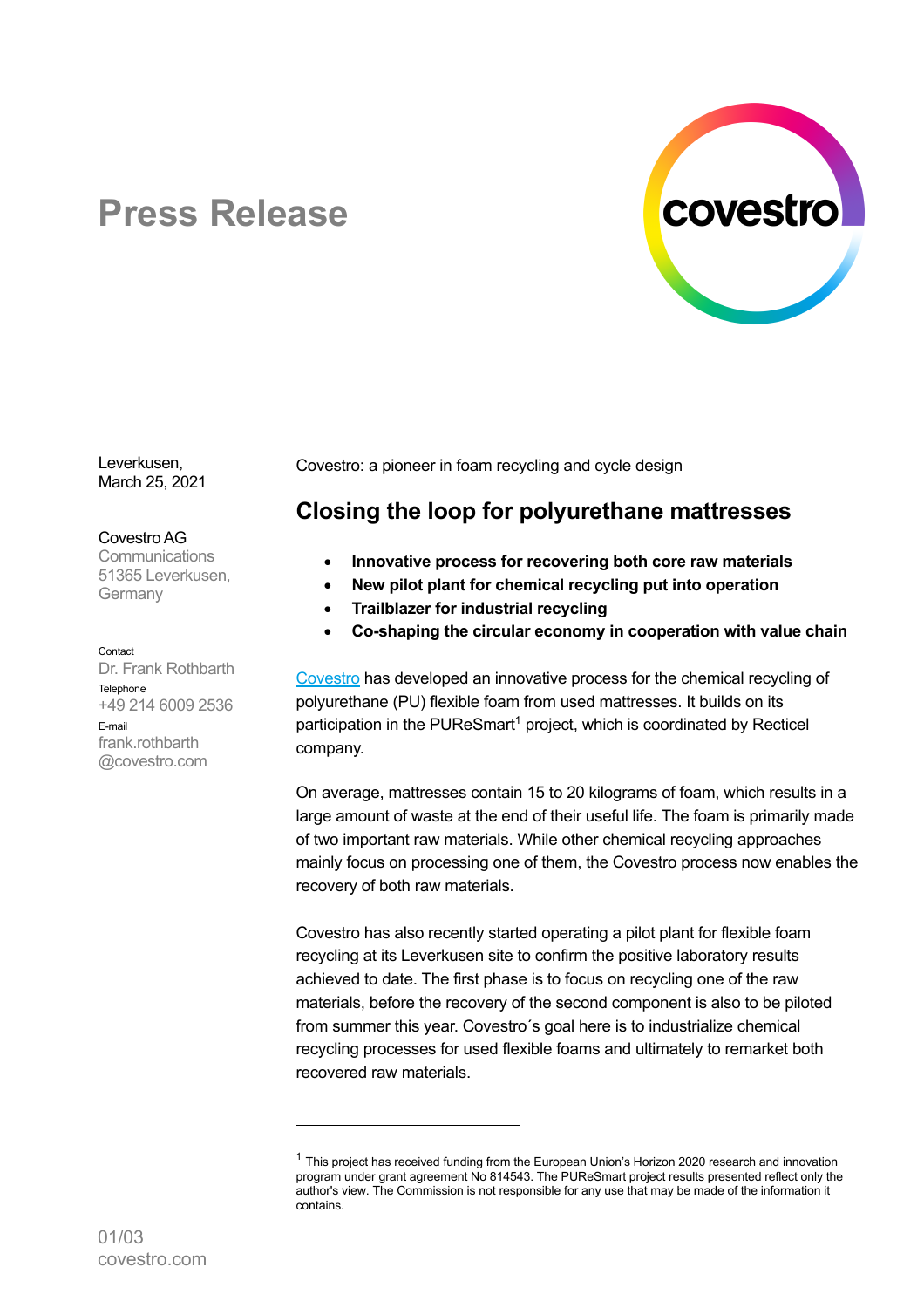

#### **Closing material loops**

"The development of this innovative recycling technology and the investment in the pilot plant are further milestones in realizing our vision of fully aligning Covestro to the circular economy," says CEO Dr. Markus Steilemann. "In doing so, we want to replace fossil resources in production, steadily further reduce the carbon footprint of our materials and create new solutions for dealing with plastic waste. Chemical recycling is particularly promising for this, and must be developed further and used more intensively overall. Above all, it should finally be put on an equal legal basis with other recycling methods."

In cooperation with the companies Recticel and Redwave – a division of Wolfgang Binder GmbH – and as part of the PUReSmart research project, Covestro has also developed an intelligent sorting solution for separating the different PU foams from post-consumer mattresses. The software uses algorithms to correctly identify the different foam types, which facilitates an effective recycling process. This development is another element of Covestro's digitalization strategy, combined with the new opportunities it entails for the chemicals and plastics industry.

#### **Co-creation of a circular ecosystem**

"Based on our competencies and experiences, we also want to take part in shaping the emerging value creation cycle," says Daniel Meyer, Global Head of the Polyurethanes segment at Covestro. "To accomplish this, we rely on international cooperation with partners and also develop innovative business models. The aim is to generate new sustainable business opportunities with our customers, other partners and for ourselves."

The project is an important step forward in taking the development of the circular economy at Covestro to entirely new heights. The increased use of used materials further contributes to solving the societal challenge of sustainable disposal of such waste and to achieving the European Union´s goals for the circular economy and for climate and environmental protection.

### **About Covestro:**

With 2020 sales of EUR 10.7 billion, Covestro is among the world's leading polymer companies. Business activities are focused on the manufacture of hightech polymer materials and the development of innovative, sustainable solutions for products used in many areas of daily life. In doing so, Covestro is fully committed to the circular economy. The main industries served are the automotive and transportation industries, construction, furniture and wood processing, as well as electrical, electronics, and household appliances industries. Other sectors include sports and leisure, cosmetics, health and the chemical industry itself. At the end of 2020, Covestro has 33 production sites